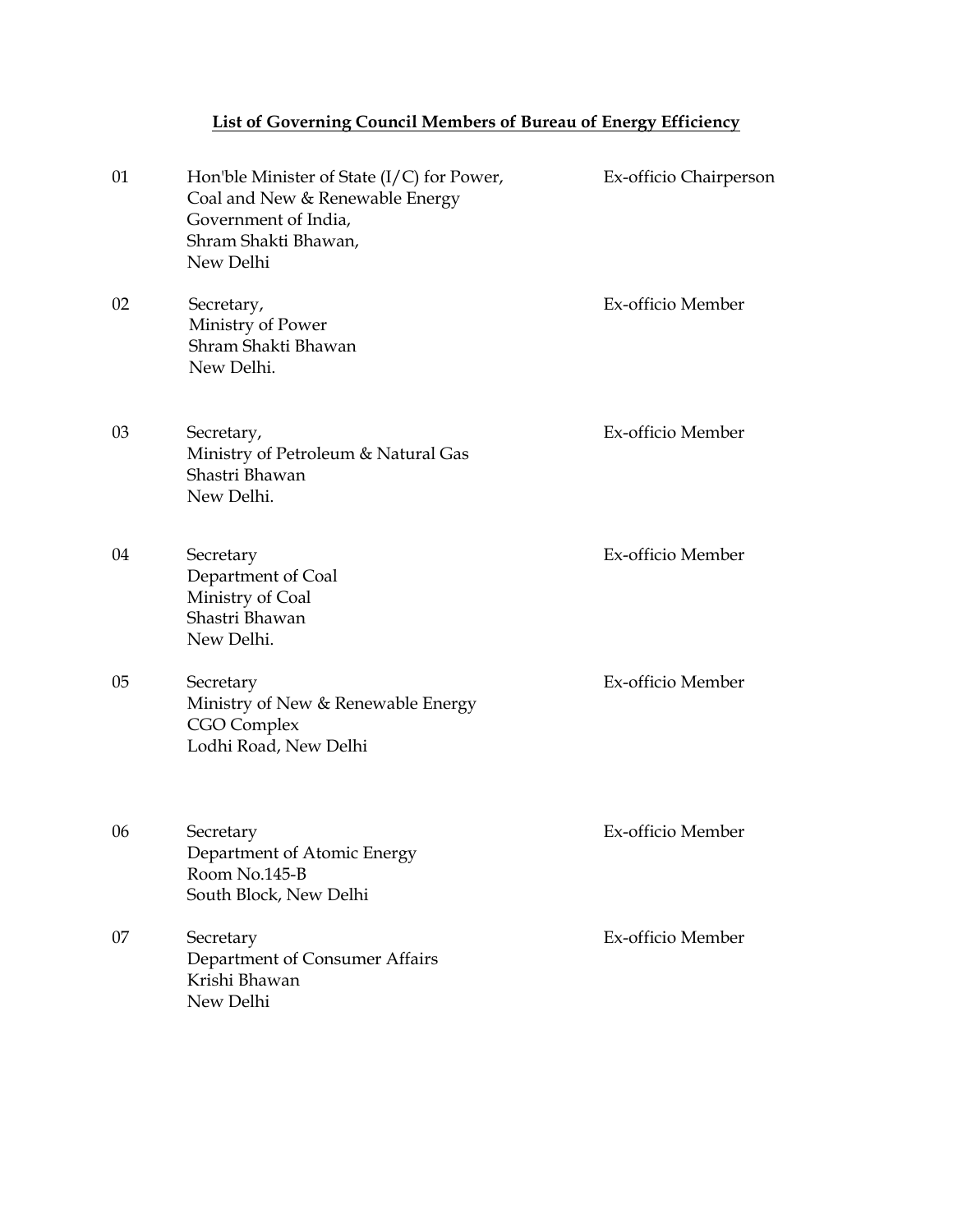| 08 | Chairperson,<br><b>Central Electricity Authority</b><br>Sewa Bhawan,<br>New Delhi                                                       | Ex-officio Member |
|----|-----------------------------------------------------------------------------------------------------------------------------------------|-------------------|
| 09 | Director General,<br>Central Power Research Institute<br>Prof. Sir C.V. Raman Road,<br>P.B. No.8066,<br>Bangalore - 560 080.            | Ex-officio Member |
| 10 | Executive Director,<br>Petroleum Conservation Research Association<br>Sarakshan Bhawan.<br>Bhikaji Cama Place,<br>New Delhi 110 066.    | Ex-officio Member |
| 11 | Chairman-cum-Managing Director,<br>Central Mine Planning and Design Institute Ltd.,<br>Gondwana Place, Kanke Road, Ranchi 834 008       | Ex-officio Member |
| 12 | Director General,<br>Bureau of Indian Standards,<br>Manak Bhawan<br>B.S. Zafar Marg, New Delhi 110 002                                  | Ex-officio Member |
| 13 | Director General,<br>National Test House,<br>Department of Consumer Affairs,<br>11/1, Judges Court Road,<br>Alipore, Kolkotta - 700 027 | Ex-officio Member |
| 14 | Managing Director,<br>Indian Renewable Energy<br>Development Agency Ltd.,<br>India Habitat Centre,<br>Lodi Road, New Delhi 110 003      | Ex-officio Member |
| 15 | Member Secretary,<br>North-Eastern Regional Power Committee<br>MSHFC Society Ltd.,<br>Nongrimhills,<br>Shillong - 793003                | Member            |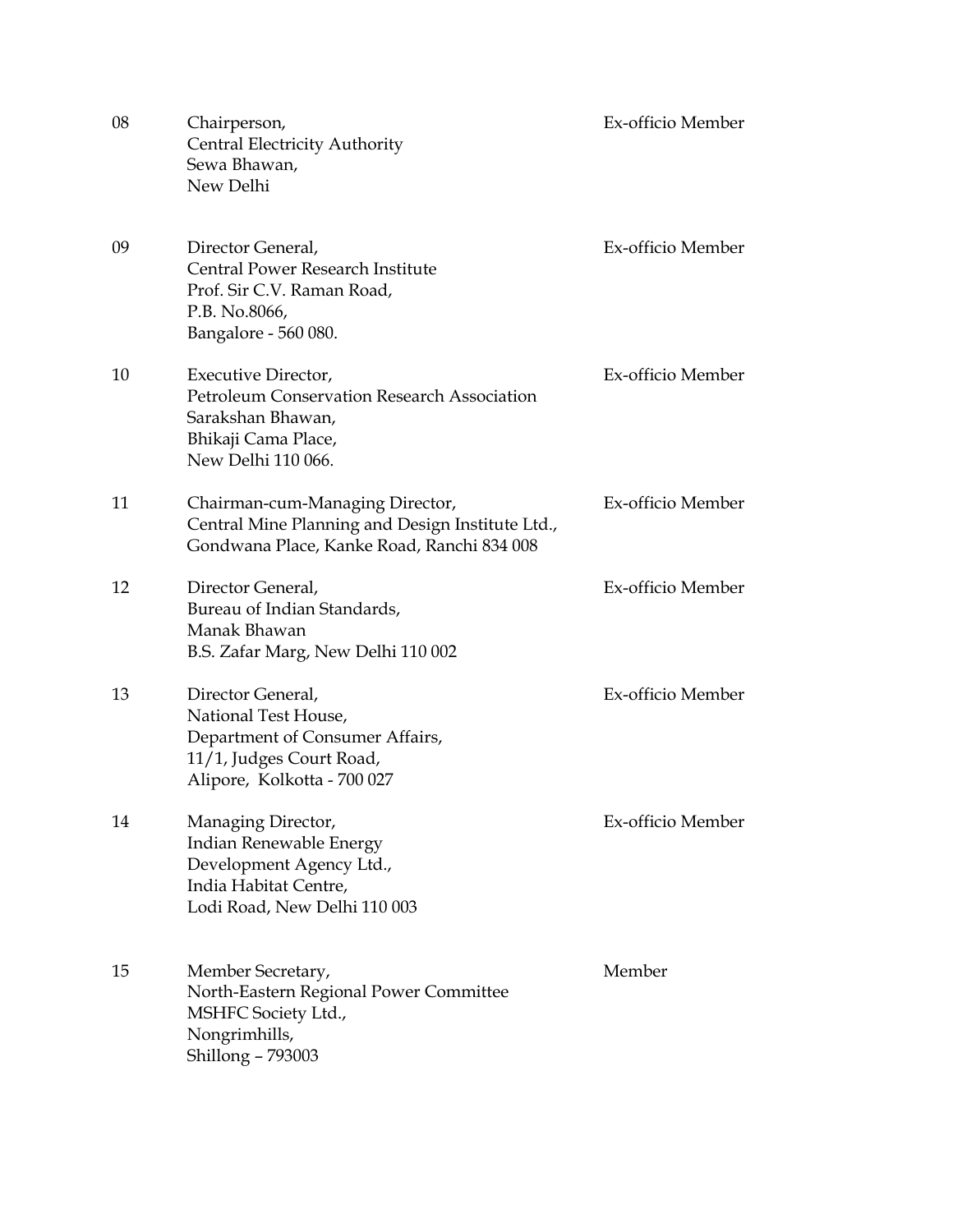| 16 | Member Secretary,<br>Eastern Regional Power Committee,<br>14, Golf Club Road,<br>Tolly Ganj, Calcutta -32                         | Member                      |
|----|-----------------------------------------------------------------------------------------------------------------------------------|-----------------------------|
| 17 | Member Secretary,<br>Northern Regional Power Committee,<br>18-A, Saheed Sindh Sansanwal Marg,<br>Katwaria Sarai, New Delhi-110016 | Member                      |
| 18 | Member Secretary,<br>Western Regional Power Committee,<br>F-3, MITC Area,<br>Andheri East,<br>Mumbai 400 093                      | Member                      |
| 19 | Member Secretary,<br>Southern Regional Power Committee,<br>29-Raise Horse,<br>Cross Road,<br>Bangalore-09                         | Member                      |
| 20 | Secretary,<br>Ministry of Environment, Forest &<br>Climate Change<br>Paryavaran Bhawan<br>CGO Complex, Lodhi Road<br>New Delhi    | Member                      |
| 21 | Secretary,<br>Ministry of Urban Development<br>Nirman Bhawan<br>New Delhi.                                                        | Member                      |
| 22 | Director General,<br>Bureau of Energy Efficiency,<br>4 <sup>th</sup> Floor, Sewa Bhawan,<br>R.K. Puram,<br>New Delhi.             | Ex-officio Member Secretary |